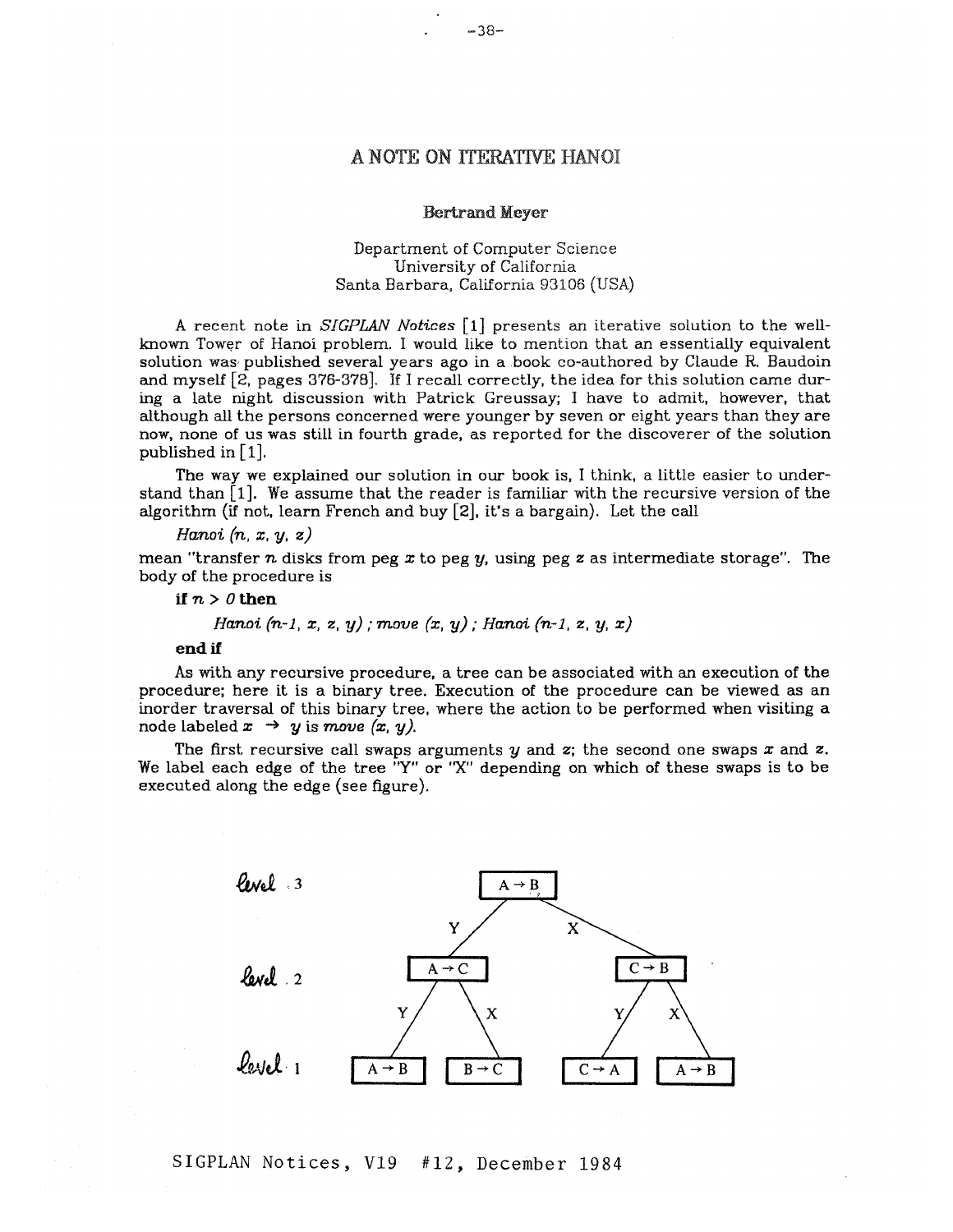We define the level of a node of this binary tree to be 1 if the node is a leaf, 2 if it is the parent of a leaf, etc. Let  $S_n$  be the sequence of the levels of the nodes encounte**red** during the traversal. It follows directly from the recursive structure of the algorithm that  $S_n$  has  $2^{n-1}$ -1 elements and satisfies:

$$
S_0 = \text{empty};
$$
  
\n
$$
S_i = S_{i-1} i S_{i-1}
$$
  $(i > 0)$ 

Thus  $S_1 = \langle 1 \rangle$ ,  $S_2 = \langle 121 \rangle$ ,  $S_3 = \langle 1213121 \rangle$ , etc.

An interesting remark about these recurrence equations is that they also apply to the sequence C whose n-th element  $C_n$  is the sequence of indexes (counted from the rightmost position) of the rightmost ones in the binary representations of the numbers 1, 2, 3, ...,  $2^{n}$ -1. This is readily seen from the fact that the above equations directly correspond to the way the sequence of binary representations of the numbers  $1, 2, 3$ , ...,  $2^{n}$ -1 may be constructed: first 1, 2, ...,  $2^{n-1}$ -1, then  $2^{n-1}$  (i.e. binary 10...0, with n-1 zeros), then the initial ones again, each with a 1 added at the  $n$ -th position from the right in its binary representation. Thus the sequences  $S_n$  and  $C_n$  are identical.

Coming back to the binary tree representing the execution of the procedure, it follows from the definition of the procedure that, during the traversal, leaves and interior nodes are alternatively visited. Let us consider what happens when the algorithm visits a node  $E$  which is at an even-numbered level and try to understand how it got there. E may only be an interior node; thus the preceding one was a leaf, say  $L$ . If  $L$  is a left child, then E is its parent and the swap to *perform* is a "Y"; otherwise, to go from L to E, the algorithm goes up the tree x times, performing x swaps of the "X" type, then up one "Y". But  $E$  is at an even level,  $L$  is at an odd level, so the difference between their levels in the tree, which is  $x+1$ , must be odd; thus x is even, which means that the "X" swaps cancel out and all that has to be done is one "Y" swap.

For interior nodes on odd-numbered levels, the same line of reasoning shows the swap to be "X" if the previous node was on an even level, and "XY" ("X" followed by "Y") otherwise. We thus obtain the following transition diagram: